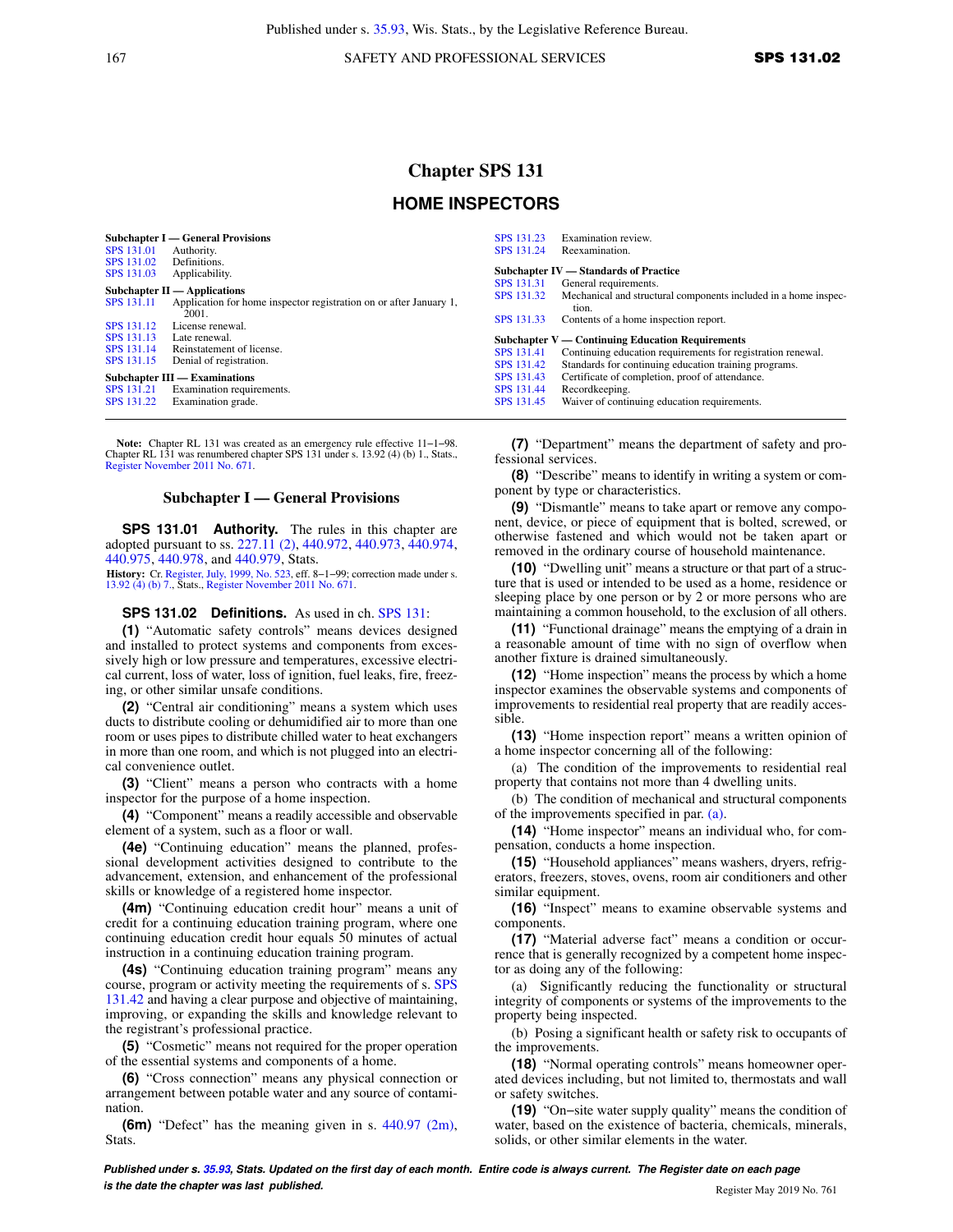**(20)** "On−site water supply quantity" means the rate of water flow from a well or a municipal water source.

**(21)** "Operate" means to cause a piece of equipment or a system to function.

**(22)** "Permanently installed" means attached or connected to an item in a manner which requires tools to remove.

**(23)** "Primary" means an item such as a window or door designed to remain in the same place year−round.

**(24)** "Reasonably competent and diligent home inspection" means an inspection that complies with the standards established under subch. [X of ch. 440](https://docs.legis.wisconsin.gov/document/statutes/subch.%20X%20of%20ch.%20440), Stats., and ch. [SPS 131.](https://docs.legis.wisconsin.gov/document/administrativecode/ch.%20SPS%20131)

**(25)** "Recreational facilities" means spas, saunas, steam baths, swimming pools, tennis courts, playground equipment, and other exercise, entertainment, or athletic facilities.

**(25m)** "Registrant" means a person who holds a home inspector registration issued by the department or who has the right to renew a home inspector registration issued by the department.

**(26)** "Roof drainage systems" means gutters, downspouts, leaders, splashblocks, and similar components used to carry water off a roof and away from a building.

**(27)** "Safety glazing" means tempered or laminated glass, or rigid plastic.

**(28)** "Solid fuel heating device" means any wood, coal, or other similar solid organic fuel burning device including, but not limited to, fireplaces, fireplace inserts and stoves, wood stoves, and central furnaces, or any combination of those devices.

**(29)** "Structural component" means a component which supports a load bearing member.

**(30)** "System" means a combination of interacting or interdependent components, assembled to carry out one or more functions.

**(31)** "Technically exhaustive" means the extensive use of measurements, instruments, testing, calculations, and other means to develop scientific or engineering findings, conclusions or recommendations.

**History:** Cr. [Register, July, 1999, No. 523](https://docs.legis.wisconsin.gov/document/register/523/B/toc), eff. 8−1−99; correction in (intro.), (7), (24) made under s. [13.92 \(4\) \(b\) 6.,](https://docs.legis.wisconsin.gov/document/statutes/13.92(4)(b)6.) [7.,](https://docs.legis.wisconsin.gov/document/statutes/13.92(4)(b)7.) Stats., [Register November 2011 No. 671](https://docs.legis.wisconsin.gov/document/register/671/B/toc); CR 14–010: cr. (4e), (4m), (4s), (25m) [Register August 2014 No. 704](https://docs.legis.wisconsin.gov/document/register/704/B/toc), eff. 9–1–14;<br>corrections in (intro.), (24) made under s. [13.92 \(4\) \(b\) 7.,](https://docs.legis.wisconsin.gov/document/statutes/13.92(4)(b)7.) Stats., [Register August](https://docs.legis.wisconsin.gov/document/register/704/B/toc)<br>[2014 No. 704;](https://docs.legis.wisconsin.gov/document/register/704/B/toc) [EmR1822](https://docs.legis.wisconsin.gov/document/emergencyrules/EmR1822): emerg. cr. (6m) eff. 9–23–18; C **[Register May 2019 No. 761](https://docs.legis.wisconsin.gov/document/register/761/B/toc), eff. 6−1−19.**

**SPS 131.03 Applicability.** As used in s. [440.9712,](https://docs.legis.wisconsin.gov/document/statutes/440.9712) Stats., the terms "act as a home inspector" and "provide home inspection services" do not include individuals or business entities who inspect the energy−related components of a dwelling unit in order to assess or rate a home's energy performance, provided that the inspection is performed solely for this purpose and the individual or business entity is not described as a home inspector or does not convey the impression of being a home inspector.

**History:** Cr. [Register, July, 1999, No. 523](https://docs.legis.wisconsin.gov/document/register/523/B/toc), eff. 8−1−99.

#### **Subchapter II — Applications**

**SPS 131.11 Application for home inspector registration on or after January 1, 2001.** An applicant for registration as a home inspector who applies for registration on or after January 1, 2001, shall submit all of the following:

**(1)** A completed application form.

**Note:** Application forms are available on request to the department at 1400 East Washington Avenue, P.O. Box 8935, Madison, Wisconsin 53708−8935.

**(2)** The fee specified in s. [440.05 \(1\),](https://docs.legis.wisconsin.gov/document/statutes/440.05(1)) Stats.

**(3)** Evidence of having successfully passed the examination as specified in s. [SPS 131.21 \(2\).](https://docs.legis.wisconsin.gov/document/administrativecode/SPS%20131.21(2))

**(4)** Evidence satisfactory to the department that the applicant is not subject to a pending criminal charge, or has not been convicted of a felony, misdemeanor or other offense, the circumstances of which substantially relate to the practice of home inspection.

**History:** Cr. [Register, July, 1999, No. 523,](https://docs.legis.wisconsin.gov/document/register/523/B/toc) eff. 8−1−99; correction in (3) made under s. [13.92 \(4\) \(b\) 7.,](https://docs.legis.wisconsin.gov/document/statutes/13.92(4)(b)7.) Stats., [Register November 2011 No. 671;](https://docs.legis.wisconsin.gov/document/register/671/B/toc) [CR 14−010](https://docs.legis.wisconsin.gov/document/cr/2014/10): renum. 132.11 from SPS 132.03 and am. (3) [Register August 2014 No. 704](https://docs.legis.wisconsin.gov/document/register/704/B/toc), eff. 9−1−14.

**SPS 131.12 License renewal.** To renew a home inspector registration, a registrant shall, on or before December 15 of each even−numbered year following initial registration, file with the department all of the following:

**(1)** An application for renewal on a form provided by the department.

**(2)** Evidence that the registrant has, during the biennial period immediately preceding application, complied with the continuing education requirements in subch. [V.](https://docs.legis.wisconsin.gov/document/administrativecode/subch.%20V%20of%20ch.%20SPS%20131)

**(3)** The fee specified in s. [440.08 \(2\) \(a\)](https://docs.legis.wisconsin.gov/document/statutes/440.08(2)(a)), Stats.

**History:** Cr. [Register, July, 1999, No. 523](https://docs.legis.wisconsin.gov/document/register/523/B/toc), eff. 8–1–99; correction in (1) (intro.), (b), (2) (b) made under s. [13.92 \(4\) \(b\) 7.](https://docs.legis.wisconsin.gov/document/statutes/13.92(4)(b)7.), Stats., [Register November 2011 No. 671](https://docs.legis.wisconsin.gov/document/register/671/B/toc); (CR 13–030: am. (1) (intro.) Register November 20 eff. 9−1−14.

**SPS 131.13 Late renewal.** A registrant who fails to meet the requirements of s. [SPS 131.12](https://docs.legis.wisconsin.gov/document/administrativecode/SPS%20131.12) by the renewal date may not engage in practice as a home inspector until the registration is renewed. A registrant who fails to meet the requirements of s. [SPS 131.12](https://docs.legis.wisconsin.gov/document/administrativecode/SPS%20131.12) by the renewal date and who applies for renewal less than 5 years after the expiration date of his or her registration may renew by submitting all of the following to the department:

**(1)** An application for renewal on a form provided by the department.

**(2)** Evidence that the registrant has, during the biennial period immediately preceding application, completed the continuing education requirements specified in subch. [V.](https://docs.legis.wisconsin.gov/document/administrativecode/subch.%20V%20of%20ch.%20SPS%20131)

**(3)** The fee specified in s. [440.08 \(2\) \(a\) 38g.](https://docs.legis.wisconsin.gov/document/statutes/440.08(2)(a)38g.), Stats.

**(4)** The late renewal fee specified in s. [440.08 \(3\) \(a\)](https://docs.legis.wisconsin.gov/document/statutes/440.08(3)(a)), Stats.

**History:** Cr. [Register, July, 1999, No. 523,](https://docs.legis.wisconsin.gov/document/register/523/B/toc) eff. 8−1−99; [CR 14−010](https://docs.legis.wisconsin.gov/document/cr/2014/10): renum. 131.13 (intro.), (1) to (4) from SPS 132.05 (2) (intro.), (a) to (c) and cr. (title) and<br>am. (intro.), (2) [Register August 2014 No. 704,](https://docs.legis.wisconsin.gov/document/register/704/B/toc) eff. 9–1–14; correction in (2) under<br>s. [13.92 \(4\) \(b\) 7.](https://docs.legis.wisconsin.gov/document/statutes/13.92(4)(b)7.) Register August 2014 No. 70

**SPS 131.14 Reinstatement of license.** If an application for restoring a registration occurs 5 years or more after expiration of the applicant's most recent registration, the applicant's registration may be reinstated by filing with the department an application and the fees specified in s. [440.08 \(3\) \(a\)](https://docs.legis.wisconsin.gov/document/statutes/440.08(3)(a)), Stats. The department may also require demonstration of competence by various methods including, but not limited to, written or oral examination, documentation of home inspection in other jurisdictions, or documentation of current education or experience in the field. Any examination or education required under this section may not be more extensive than the educational or examination requirements for initial registration with the department. **History:** Cr. [Register, July, 1999, No. 523](https://docs.legis.wisconsin.gov/document/register/523/B/toc), eff. 8−1−99; correction in (1) (intro.), (b), (2) (b) made under s. [13.92 \(4\) \(b\) 7.](https://docs.legis.wisconsin.gov/document/statutes/13.92(4)(b)7.), Stats., [Register November 2011 No. 671](https://docs.legis.wisconsin.gov/document/register/671/B/toc); [CR 13−030](https://docs.legis.wisconsin.gov/document/cr/2013/30): renum. 131.14 from SPS 132.05 (3) and cr. (title) and am. [Register](https://docs.legis.wisconsin.gov/document/register/695/B/toc) [November 2013 No. 695,](https://docs.legis.wisconsin.gov/document/register/695/B/toc) eff. 12−1−13.

**SPS 131.15 Denial of registration.** An application for registration under this chapter may be denied for fraud or misrepresentation in the application for registration, or for any of the grounds under s. [440.978,](https://docs.legis.wisconsin.gov/document/statutes/440.978) Stats., for which the department may discipline a registrant.

**History:** Cr. [Register, July, 1999, No. 523,](https://docs.legis.wisconsin.gov/document/register/523/B/toc) eff. 8−1−99; [CR 14−010](https://docs.legis.wisconsin.gov/document/cr/2014/10): renum. 131.15 from SPS 132.06 [Register August 2014 No. 704](https://docs.legis.wisconsin.gov/document/register/704/B/toc), eff. 9−1−14.

#### **Subchapter III — Examinations**

**SPS 131.21 Examination requirements. (1)** An applicant for registration as a home inspector shall file an application for examination on a form prescribed by the department

**Published under s. [35.93,](https://docs.legis.wisconsin.gov/document/statutes/35.93) Stats. Updated on the first day of each month. Entire code is always current. The Register date on each page is the date the chapter was last published.**  $\blacksquare$  Register May 2019 No. 761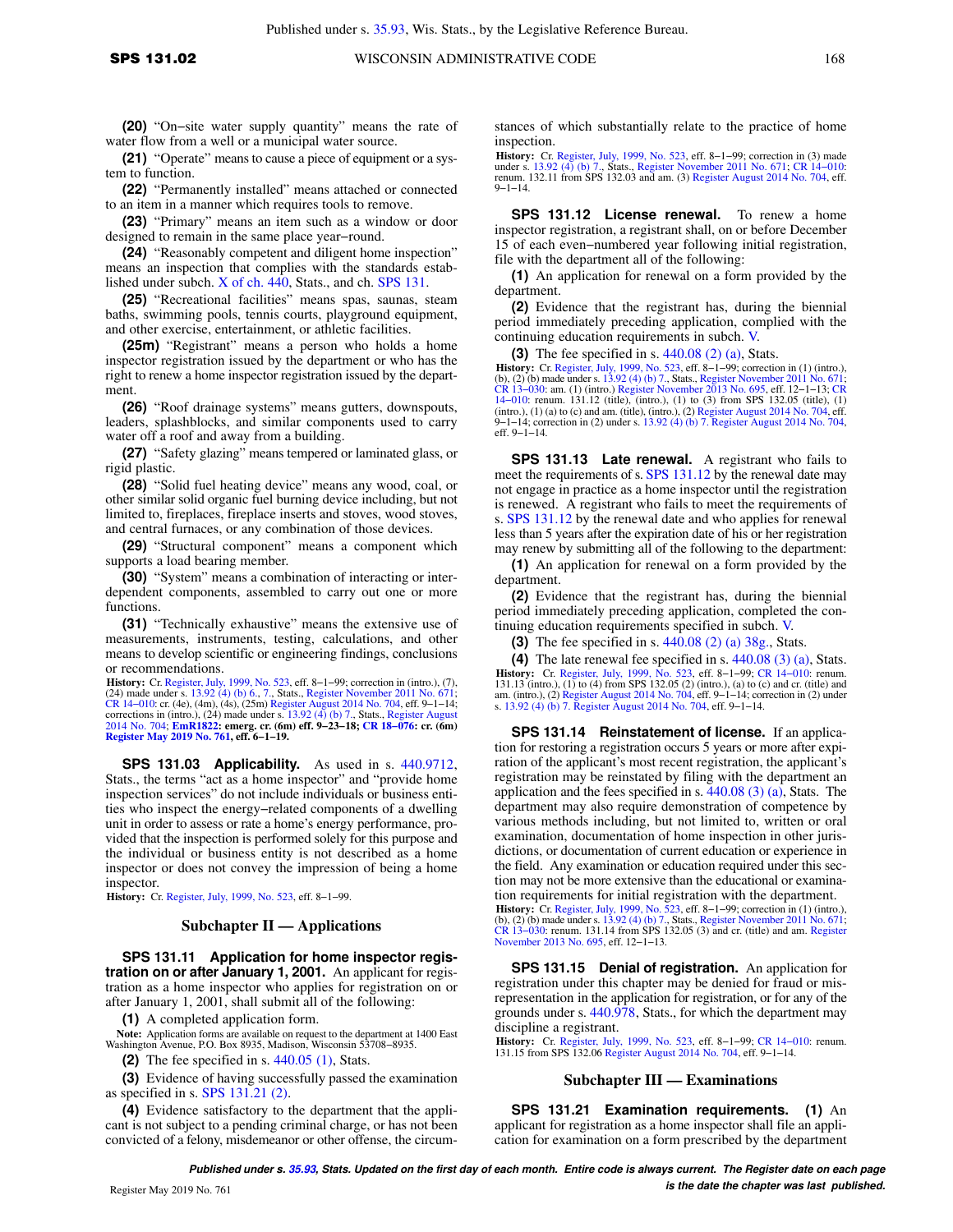and shall submit a fee specified in s. [440.05 \(1\) \(b\),](https://docs.legis.wisconsin.gov/document/statutes/440.05(1)(b)) Stats., at least 30 days before the date of the examination.

**Note:** Application forms are available on request to the department at 1400 East Washington Avenue, P.O. Box 8935, Madison, Wisconsin 53708−8935.

**(2)** On or after January 1, 2001, the department shall prepare or approve a 2−part examination. Part I shall consist of an examination relating to the Wisconsin statutes and administrative rules that relate to the practice of home inspection. Part II shall consist of an examination relating to the principles and procedures that relate to the practice of home inspection.

**Note:** An otherwise qualified applicant with a disability shall be provided with reasonable accommodations.

**History:** Cr. [Register, July, 1999, No. 523](https://docs.legis.wisconsin.gov/document/register/523/B/toc), eff. 8–1–99; am. (3), [Register, May,](https://docs.legis.wisconsin.gov/document/register/545/B/toc)<br>[2001, No. 545](https://docs.legis.wisconsin.gov/document/register/545/B/toc), eff. 6–1–01; CR 14–010: renum. 131.21 (itile), (1), (2) from SPS<br>133.01 (title), (1), (3) [Register August 2014 No. 704,](https://docs.legis.wisconsin.gov/document/register/704/B/toc) eff. (title) made under s. [13.92 \(4\) \(b\) 2.,](https://docs.legis.wisconsin.gov/document/statutes/13.92(4)(b)2.) Stats., [Register August 2014 No. 704,](https://docs.legis.wisconsin.gov/document/register/704/B/toc) eff. 9−1−14.

**SPS 131.22 Examination grade. (1)** To pass each examination part the applicant shall receive a grade determined by the department to represent the minimum competence to practice. The department shall determine the passing grade for part I of the examination after consultation with subject matter experts who have reviewed a representative sample of the examination questions and available candidate performance statistics, and shall set the passing grade for the examination at that point which represents minimum acceptable competence in the profession. The department shall determine the passing grade for part II of the examination in the same manner as for part I or the department may accept the passing grade recommendation of a testing agency whose examination has been approved by the department.

**(2)** The department may refuse to release grades or issue a home inspector registration if the department determines that an applicant violated the rules of conduct of the examination or otherwise acted dishonestly.

**History: Cr.** [Register, July, 1999, No. 523](https://docs.legis.wisconsin.gov/document/register/523/B/toc), eff. 8–1–99; am. (1), [Register, May,](https://docs.legis.wisconsin.gov/document/register/545/B/toc)<br>[2001, No. 545](https://docs.legis.wisconsin.gov/document/register/545/B/toc), eff. 6–1–01; [CR 14−010](https://docs.legis.wisconsin.gov/document/cr/2014/10): renum. 131.22 from SPS 133.02 [Register](https://docs.legis.wisconsin.gov/document/register/704/B/toc)<br>[August 2014 No. 704](https://docs.legis.wisconsin.gov/document/register/704/B/toc), eff. 9–1–14.

**SPS 131.23 Examination review.** An applicant who fails the required examination may request a review of that examination as permitted by the examination provider. If a review is provided, all of the following conditions apply:

**(1)** An applicant shall file a written request with the department within 30 days after the date on which the examination results were mailed and pay the fee specified in s. [SPS 4.05](https://docs.legis.wisconsin.gov/document/administrativecode/SPS%204.05).

**(2)** An applicant may review the examination by appointment only and shall be limited to the time permitted by the examination provider.

**(3)** An applicant may not be accompanied during the review by any person other than the proctor.

**(4)** An applicant shall be provided with a form on which to write comments, questions or claims of error regarding any items in the examination. Bound reference books shall be permitted. An applicant may not remove any notes from the area. Notes shall be retained by the proctor and made available to the applicant for use at a hearing, if desired. The proctor may not defend the examination nor attempt to refute claims of error during the review.

**(5)** An applicant may not review the examination more than once.

**History:** Cr. [Register, July, 1999, No. 523](https://docs.legis.wisconsin.gov/document/register/523/B/toc), eff. 8−1−99; correction in (1) made under s. [13.92 \(4\) \(b\) 7.](https://docs.legis.wisconsin.gov/document/statutes/13.92(4)(b)7.), Stats., [Register November 2011 No. 671;](https://docs.legis.wisconsin.gov/document/register/671/B/toc) [CR 14−010](https://docs.legis.wisconsin.gov/document/cr/2014/10): renum. 131.23 from SPS 133.03 [Register August 2014 No. 704,](https://docs.legis.wisconsin.gov/document/register/704/B/toc) eff. 9−1−14.

**SPS 131.24 Reexamination.** An applicant who fails to achieve passing grades on the examinations required under this chapter may apply for reexamination on forms provided by the department. For each reexamination, the applicant shall pay the reexamination fee specified in s. [440.06](https://docs.legis.wisconsin.gov/document/statutes/440.06), Stats.

Note: Forms are available on request to the department at 1400 East Washington<br>Avenue, P.O. Box 8935, Madison, Wisconsin 53708–8935.<br>History: Cr. [Register, July, 1999, No. 523,](https://docs.legis.wisconsin.gov/document/register/523/B/toc) eff. 8–1–99; CR 14–010: renum.<br>H31.24 from SP

#### **Subchapter IV — Standards of Practice**

**SPS 131.31 General requirements. (1)** A home inspector shall perform a reasonably competent and diligent home inspection of the readily accessible installed systems and components required to be inspected under s. [SPS 131.32](https://docs.legis.wisconsin.gov/document/administrativecode/SPS%20131.32) to detect observable conditions of an improvement to residential real property. A reasonably competent and diligent home inspection is not required to be technically exhaustive.

**(2)** This section does not require a home inspector to do any of the following:

(a) Offer a warranty or guarantee of any kind.

(b) Calculate the strength, adequacy or efficiency of any component of an improvement to residential real property.

(c) Enter any area or perform any procedure that may damage an improvement to residential real property or a component of an improvement to residential real property, or enter any area or perform any procedure that may be dangerous to the home inspector or to other persons.

(d) Operate any component of an improvement to residential real property that is inoperable.

(e) Operate any component of an improvement to residential real property that does not respond to normal operating controls.

(f) Disturb insulation or move personal items, furniture, equipment, vegetation, soil, snow, ice or debris that obstructs access to or visibility of an improvement to residential real property or a component of an improvement to residential real property.

(g) Determine the effectiveness of a component of an improvement to residential real property that was installed to control or remove suspected hazardous substances.

(h) Evaluate acoustic characteristics of a component of an improvement to residential real property.

(i) Project or estimate the operating costs of a component of an improvement to residential real property.

(j) Predict future conditions, including the failure of component of an improvement to residential real property.

(k) Inspect for the presence or absence of pests, including rodents, insects and wood−damaging organisms.

(L) Inspect cosmetic items, underground items or items not permanently installed.

(m) Inspect for the presence of any hazardous substances.

(n) Disassemble any component of an improvement to residential real property, except for removing an access panel that is normally removed by an occupant of residential real property.

**(3)** This section does not prohibit a home inspector from doing any of the following:

(a) Reporting observations or conditions in addition to those required under this section.

(b) Excluding a component of an improvement to residential real property from the inspection, if requested to do so by his or her client.

(c) Engaging in an activity that requires an occupation credential if he or she holds the necessary credential.

**History:** Cr. [Register, July, 1999, No. 523,](https://docs.legis.wisconsin.gov/document/register/523/B/toc) eff. 8−1−99; correction in (1) made under s. [13.92 \(4\) \(b\) 7.,](https://docs.legis.wisconsin.gov/document/statutes/13.92(4)(b)7.) Stats., [Register November 2011 No. 671;](https://docs.legis.wisconsin.gov/document/register/671/B/toc) [CR 14−010](https://docs.legis.wisconsin.gov/document/cr/2014/10): renum. 131.31 from SPS 134.02 and am. (1) [Register August 2014 No. 704](https://docs.legis.wisconsin.gov/document/register/704/B/toc), eff. 9−1−14.

**SPS 131.32 Mechanical and structural components included in a home inspection.** A reasonably competent and diligent home inspection shall meet the standards in subs.  $(1)$  to  $(11)$  and shall include an inspection of, and report on,

**Published under s. [35.93,](https://docs.legis.wisconsin.gov/document/statutes/35.93) Stats. Updated on the first day of each month. Entire code is always current. The Register date on each page is the date the chapter was last published. Conserved Account 2019 No. 761 Register May 2019 No. 761**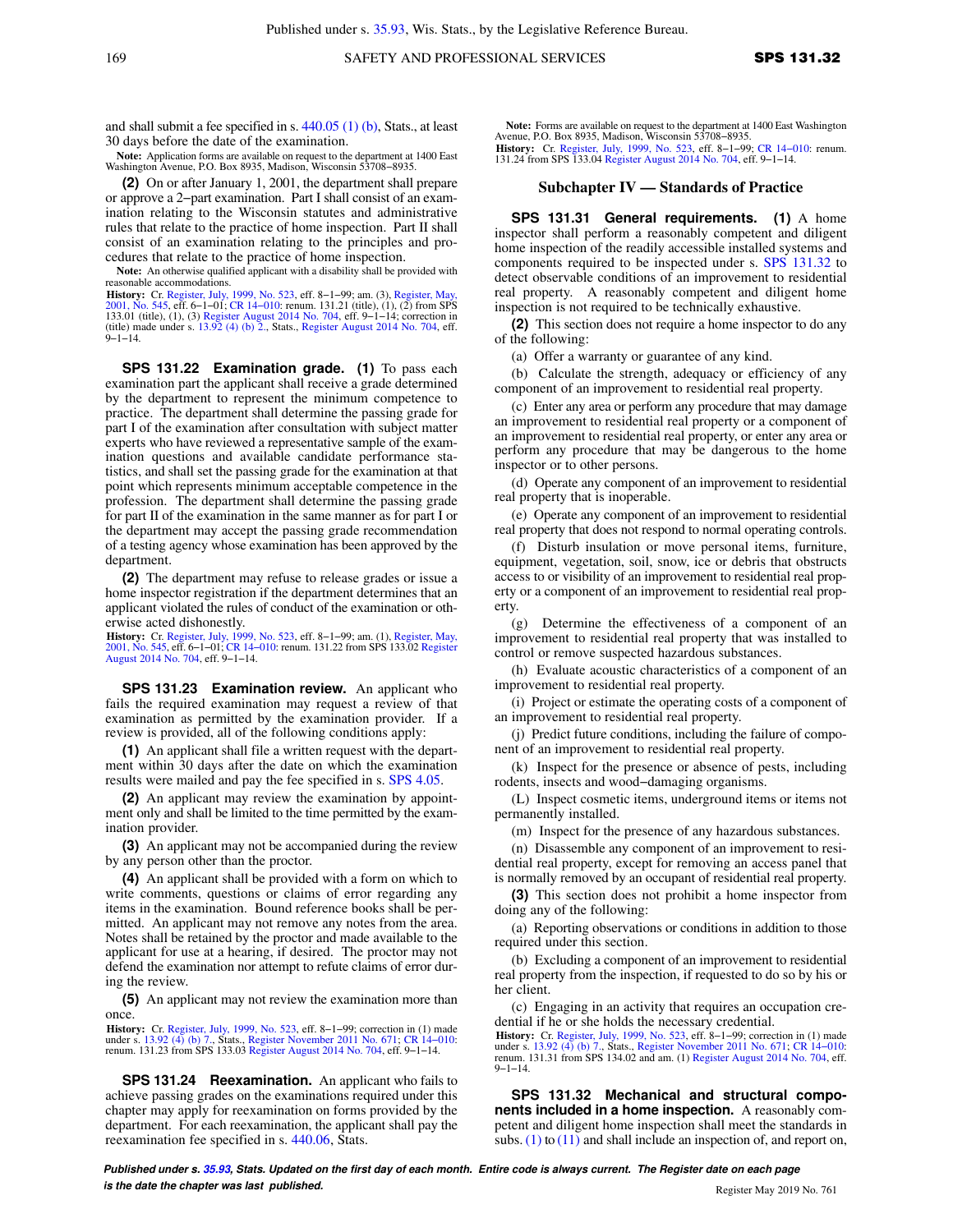all of the following items that are present on the property at the time of the home inspection:

**(1)** FOUNDATIONS. A home inspector shall observe and describe the type and condition of the foundation.

**(2)** COLUMNS. A home inspector shall observe and describe the type and condition of columns.

**(3)** FLOORING SYSTEMS. A home inspector shall observe and describe the type and condition of flooring systems.

**(4)** ROOFS. (a) A home inspector shall observe and describe the condition of all of the following:

1. Roof coverings, including type.

2. Roof drainage systems.

3. Flashings.

4. Skylights, chimneys and roof penetrations.

5. Signs of leaks or abnormal condensation on building components.

(b) A home inspector shall describe the methods used to observe the roof.

(c) A home inspector is not required to do any of the following:

1. Walk on the roofing.

2. Observe attached accessories, including, but not limited to, solar systems, antennae and lightning arrestors.

3. Observe internal gutter and downspout systems and related underground drainage piping.

**(5)** EXTERIORS. (a) A home inspector shall observe and describe the condition of all of the following:

1. Wall claddings, including type.

2. Flashings and trim.

3. Entryway doors and at least one window per side of a dwelling unit.

4. Garage door operators, including whether any garage door operator automatically reverses or stops when meeting reasonable resistance during closing.

5. Decks, balconies, stoops, steps and porches including railings.

6. Eaves, soffits and fascias.

7. Grading, drainage, driveways, patios, walkways, and retaining walls that abut the dwelling unit.

(b) A home inspector shall operate all entryway doors, garage doors, and at least one window per side of a dwelling unit.

(c) A home inspector is not required to observe the following:

1. Storm windows, storm doors, screening, shutters, awnings, and similar seasonal accessories.

2. Locks, latches or other security devices or systems.

3. Intercom systems.

4. Fences or privacy walls.

5. Insulation or vapor barriers in exterior walls.

6. Safety glazing.

7. Garage door operator remote control transmitters.

8. Geological or soil conditions.

9. Recreational facilities.

10. Out−buildings other than garages and carports.

11. Trees, shrubs and other vegetation.

**(6)** PLUMBING SYSTEMS. (a) A home inspector shall observe and describe the condition of all of the following:

1. Interior water supply and distribution system, including piping materials, supports, fixtures, faucets, functional flow and drainage, leaks and cross connections.

2. Interior drain, waste and vent system, including traps, drain, waste, and vent piping, piping supports and leaks.

3. Hot water systems, including water heating equipment, normal operating controls, automatic safety controls, and the exterior surfaces of chimneys, flues, and vents.

4. Fuel storage and distribution systems, including interior fuel storage equipment, supply piping, venting, supports and leaks.

5. Sump pumps.

(b) A home inspector shall operate all plumbing fixtures, including their faucets and accessible exterior faucets attached to the dwelling unit.

(c) A home inspector is not required to do any of the following:

1. State the effectiveness of anti−siphon devices.

2. Determine whether the water supply and waste disposal systems are public or private.

3. Operate automatic safety controls or sump pumps equipped with internal or water dependent switches.

4. Operate any valve except water closet flush valves, fixture faucets and hose faucets.

5. Observe water conditioning systems, fire and lawn sprinkler systems, on−site water supply quantity and quality, on−site disposal systems, foundation drainage systems, or spas.

6. Observe the interior of flues, chimneys and vents, or solar water heating systems.

7. Observe any exterior plumbing components such as water mains or swimming pools.

8. Determine water temperature.

9. Determine the proper sizing, design or use of plumbing materials.

**(7)** ELECTRICAL SYSTEMS. (a) A home inspector shall observe and describe the condition of all of the following:

1. Service entrance conductors.

2. Service equipment, grounding equipment, main over current device.

3. Main and distribution panels, including their location.

4. Amperage and voltage ratings of the service, including whether service type is overhead or underground.

5. Branch circuit conductors, their over current devices, and the compatibility of their ampacities and voltages, including any aluminum branch circuit wiring.

6. The operation of a representative number of installed lighting fixtures, switches and receptacles located inside the house, garage and any exterior walls.

7. The polarity and grounding of all receptacles within 6 feet of interior plumbing fixtures, in the garage or carport, and on the exterior of inspected structures.

8. The operation of ground fault circuit interrupters.

9. The functionality of the power sources for smoke detectors.

(b) A home inspector is not required to do any of the following:

1. Insert any tool, probe or testing device inside the panels.

2. Test or operate any over current device except ground fault circuit interrupters.

3. Dismantle any electrical device or control other than to remove the covers of the main and auxiliary distribution panels.

4. Observe low voltage systems, telephones, security systems, cable TV, intercoms, or other ancillary wiring that is not a part of the primary electrical distribution systems.

5. Measure amperage, voltage or impedance.

**(8)** INTERIORS. (a) A home inspector shall observe and describe the condition of all of the following:

1. Walls, ceilings and floors.

2. Steps, stairways, balconies and railings.

3. Counters and all sink base cabinets.

**Published under s. [35.93,](https://docs.legis.wisconsin.gov/document/statutes/35.93) Stats. Updated on the first day of each month. Entire code is always current. The Register date on each page is the date the chapter was last published.** Register May 2019 No. 761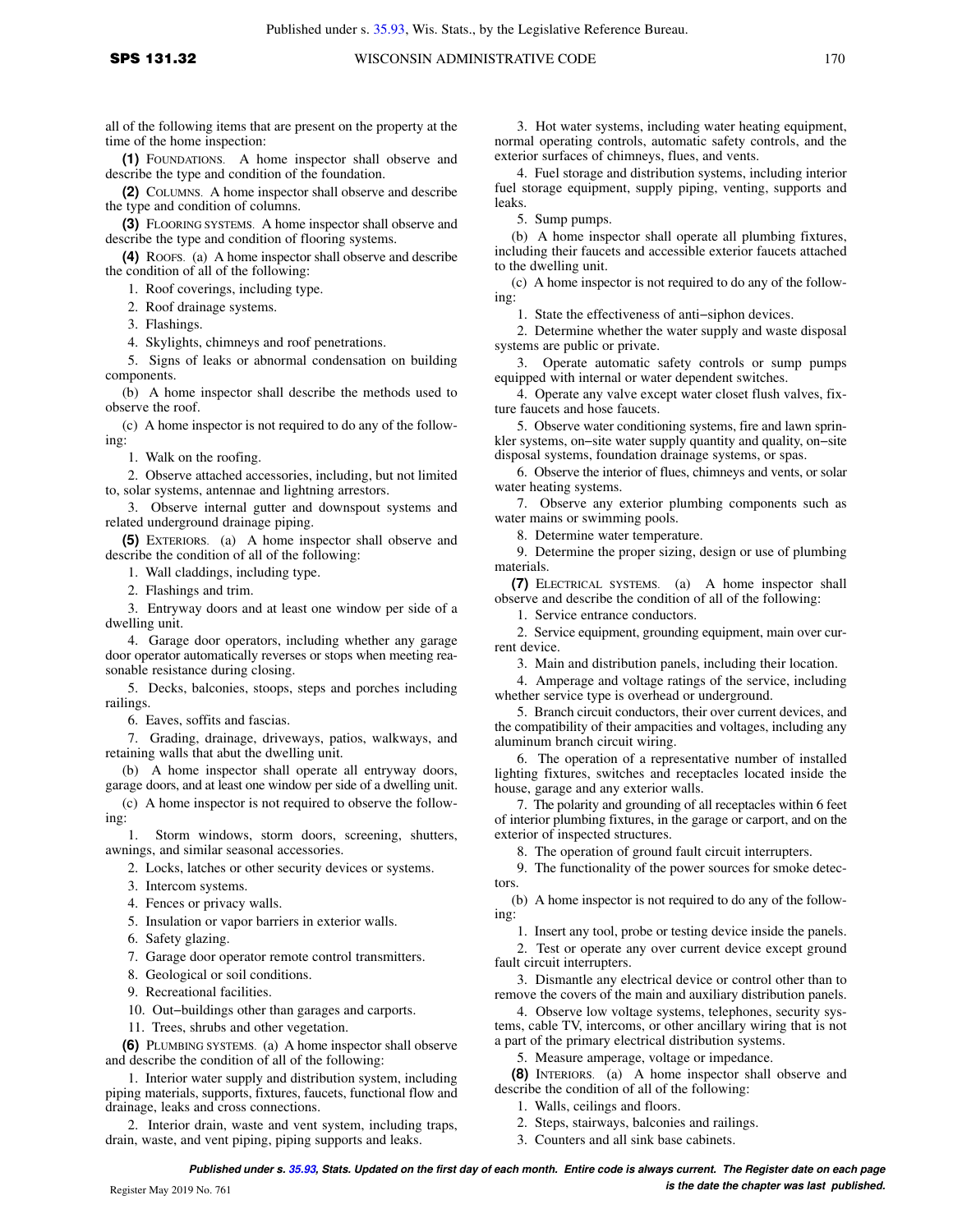4. A random sample of doors and windows.

5. Separation walls, ceilings, and doors between a dwelling unit and an attached garage or another dwelling unit.

6. Signs of water penetration into the building or signs of abnormal or harmful condensation on building components.

(b) A home inspector is not required to observe any of the following:

1. Paint, wallpaper, and other cosmetic finish treatments on the interior walls, ceilings and floors.

2. Carpeting.

3. Draperies, blinds or other window treatments.

4. Household appliances.

5. Recreational facilities or another dwelling unit.

**(9)** HEATING SYSTEMS. (a) A home inspector shall observe and describe the condition of all of the following within a permanently installed heating system:

1. Heating equipment and distribution systems.

2. Normal operating controls and energy source.

3. Automatic safety controls.

4. Exterior surfaces of chimneys, flues and vents.

5. Solid fuel heating devices.

6. The presence of an installed heat source in each room.

(b) A home inspector shall operate the systems using normal operating controls and open readily accessible access panels provided by the manufacturer or installer for routine homeowner maintenance.

(c) A home inspector is not required to do any of the following:

1. Operate heating systems when weather conditions or other circumstances may cause equipment damage.

2. Operate automatic safety controls.

3. Ignite or extinguish fuel fires.

4. Observe the interior of flues, fireplace insert flue connectors, humidifiers, electronic air filters, or the uniformity or adequacy of heat supply to the various rooms.

5. Observe a heat exchanger unless it is readily observable and normally accessible to an occupant of a dwelling unit.

**(10)** CENTRAL AIR CONDITIONING. (a) A home inspector shall observe and describe the condition of all of the following:

1. Cooling and air handling equipment, including type and energy source.

2. Normal operating controls.

3. The presence of an installed cooling source in each room.

(b) A home inspector shall operate the systems, using normal operating controls, and open readily accessible access panels provided by the manufacturer or installer for routine homeowner maintenance.

(c) A home inspector is not required to do any of the following:

1. Operate cooling systems when weather conditions or other circumstances may cause equipment damage.

2. Observe non−central air conditioners.

3. Observe the uniformity or adequacy of cool−air supply to the various rooms.

4. Operate electronic air filters.

5. Observe the pressure of the system coolant or determine the presence of leakage.

6. Test the electrical current drawn by the unit.

**(11)** INSULATION AND VENTILATION. (a) A home inspector shall observe and describe the condition of all of the following:

1. The presence or absence of insulation in unfinished spaces.

2. Ventilation of attics and foundation areas.

3. Kitchen, bathroom, and laundry venting systems.

(b) A home inspector is not required to observe any of the following:

1. Concealed insulation.

2. Venting equipment which is integrated with household appliances.

**History:** Cr. [Register, July, 1999, No. 523,](https://docs.legis.wisconsin.gov/document/register/523/B/toc) eff. 8−1−99; [CR 14−010](https://docs.legis.wisconsin.gov/document/cr/2014/10): renum. 131.32 from SPS 134.03 [Register August 2014 No. 704](https://docs.legis.wisconsin.gov/document/register/704/B/toc), eff. 9−1−14.

**SPS 131.33 Contents of a home inspection report. (1)** After completing a home inspection, a home inspector shall submit a written report to a client that does all of the following:

(a) Lists the items described in s. [SPS 131.32](https://docs.legis.wisconsin.gov/document/administrativecode/SPS%20131.32) that a home inspector is required to inspect.

(b) Lists the items described in s. [SPS 131.32](https://docs.legis.wisconsin.gov/document/administrativecode/SPS%20131.32) that a home inspector has inspected.

(c) Describes the condition of any item identified in s. [SPS](https://docs.legis.wisconsin.gov/document/administrativecode/SPS%20131.32) [131.32.](https://docs.legis.wisconsin.gov/document/administrativecode/SPS%20131.32)

(d) Describes any defect that is detected by the home inspector identified in s. [SPS 131.32](https://docs.legis.wisconsin.gov/document/administrativecode/SPS%20131.32) that, if not repaired, will have significant adverse effect on the life expectancy of the identified item.

(e) Lists any material adverse facts that a home inspector has knowledge of or has observed.

**(2)** A home inspector is not required to report on any of the following aspects of items identified in s. [SPS 131.32:](https://docs.legis.wisconsin.gov/document/administrativecode/SPS%20131.32)

(a) Their life expectancy.

(b) The reason for the necessity of a major repair.

(c) The method of making any repair or correction, the materials needed for any repair or correction, or the cost of any repair or correction.

(d) The suitability for any specialized use of an improvement to residential real property.

(e) Whether they comply with applicable regulatory requirements.

**(2m)** A home inspector is not required to use the term "defect" in describing a defect in the written home inspection report described in this section.

**(3)** A home inspector may not report in writing or verbally on any of the following:

(a) The market value or marketability of a property.

(b) Whether a property should be purchased.

**(3m)** A home inspector may not use the term "defect" in the written home inspection report described in this section unless that use is consistent with s. [SPS 131.02 \(6m\)](https://docs.legis.wisconsin.gov/document/administrativecode/SPS%20131.02(6m)).

**(4)** A home inspector is not required to retain inspectors or investigators to perform follow−up inspections or investigations of any material adverse facts that a home inspector has knowledge of or has observed under sub. [\(1\) \(d\).](https://docs.legis.wisconsin.gov/document/administrativecode/SPS%20131.33(1)(d))

**History:** Cr. [Register, July, 1999, No. 523](https://docs.legis.wisconsin.gov/document/register/523/B/toc), eff. 8–1–99; correction in (1) (a), (b), (c), (d), (2) (intro.) made under s. [13.92 \(4\) \(b\) 7.,](https://docs.legis.wisconsin.gov/document/statutes/13.92(4)(b)7.) Stats., [Register November 2011](https://docs.legis.wisconsin.gov/document/register/671/B/toc) [No. 671](https://docs.legis.wisconsin.gov/document/register/671/B/toc); CR 14–010: renum. 131.33 from SPS 134.0 under s. [13.92 \(4\) \(b\) 7.](https://docs.legis.wisconsin.gov/document/statutes/13.92(4)(b)7.), Stats., [Register August 2014 No. 704](https://docs.legis.wisconsin.gov/document/register/704/B/toc); **[EmR1822](https://docs.legis.wisconsin.gov/document/emergencyrules/EmR1822): emerg.**<br>**am. (1) (d), cr. (2m), (3m) eff. 9–23–18; CR 18–076: am. (1) (d), cr. (2m), (3m)**<br>**[Register May 2019 No. 761](https://docs.legis.wisconsin.gov/document/register/761/B/toc), eff. 6–1–19.** 

### **Subchapter V — Continuing Education Requirements**

**SPS 131.41 Continuing education requirements for registration renewal. (1)** Except as provided in sub. [\(2\),](https://docs.legis.wisconsin.gov/document/administrativecode/SPS%20131.41(2)) every registered home inspector shall complete a minimum of 40 continuing education credit hours during each biennial registration period.

**(2)** A registrant is not required to complete continuing education credit hours between initial registration and the first registration renewal period.

**(3)** (a) If a registrant fails to satisfy the continuing education requirements provided in sub. [\(1\)](https://docs.legis.wisconsin.gov/document/administrativecode/SPS%20131.41(1)) within a biennial registration

**Published under s. [35.93,](https://docs.legis.wisconsin.gov/document/statutes/35.93) Stats. Updated on the first day of each month. Entire code is always current. The Register date on each page is the date the chapter was last published. is the date the chapter was last published.** Register May 2019 No. 761